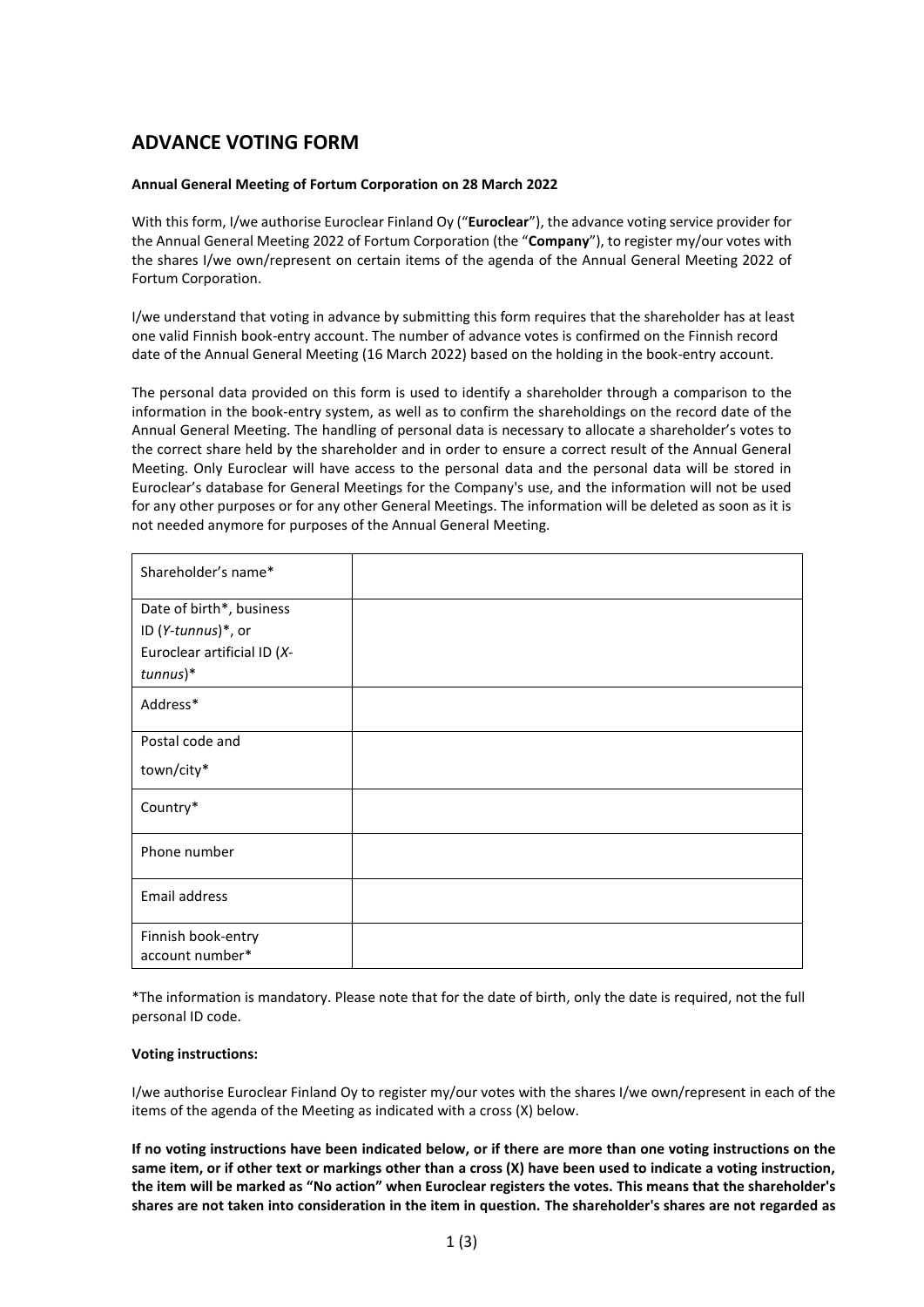### **shares represented at the meeting and the votes are not counted as cast votes with regard to the item in question.**

I/we understand that if I/we give advance votes as a representative of an entity (incl. estate), the legal representative of the entity or a person authorised by the entity must provide the necessary documents to prove the right to represent the entity (e.g. trade register extract or board resolution). The documents are requested to be attached to this advance voting form. If the documents are not submitted during the advance voting period or they are otherwise incomplete, the shares of the entity will not be included as shares represented at the Annual General Meeting.

It is recommended that a Finnish book-entry account holder votes in advance electronically on the Company's website at [www.fortum.com/agm.](http://www.fortum.com/agm) In a situation where the Finnish book-entry account holder has voted in advance both electronically and via this advance voting form, Euroclear will register the most recent voting instruction in the book-entry account.

### **Matters to be resolved at the Annual General Meeting 2022 of Fortum Corporation**

Agenda items 7 to 18 cover proposals of the Board of Directors and the Shareholders' Nomination Board of Fortum Corporation to the Annual General Meeting in accordance with the notice of the Meeting. "Abstain from voting" means giving an empty vote and shares are considered to be represented at the meeting, which is meaningful in resolutions requiring qualified majority (e.g. agenda items 16 and 17). In qualified majority items, all shares represented at the meeting are taken into account and abstentions thus have the same effect as votes Against/No. Therefore, abstaining from voting affects the voting result. Shareholders should be aware of this, especially if giving a vote against is not their intention.

|     | <b>Proposals of the Board of</b><br>Directors and the Shareholders'<br><b>Nomination Board to the</b> | For/Yes      | Against/No   | <b>Abstain from</b><br>voting |
|-----|-------------------------------------------------------------------------------------------------------|--------------|--------------|-------------------------------|
|     | <b>Annual General Meeting</b>                                                                         |              |              |                               |
| 7.  | Adoption of the financial                                                                             | П            | $\mathsf{L}$ | $\overline{\phantom{0}}$      |
|     | statements and consolidated                                                                           |              |              |                               |
|     | financial statements                                                                                  |              |              |                               |
| 8.  | Resolution on the use of the                                                                          | □            | □            | □                             |
|     | profit shown on the balance                                                                           |              |              |                               |
|     | sheet and the payment of                                                                              |              |              |                               |
|     | dividend                                                                                              |              |              |                               |
| 9.  | Resolution on the discharge                                                                           | П            | П            | П                             |
|     | from liability of the members of                                                                      |              |              |                               |
|     | the Board of Directors and the                                                                        |              |              |                               |
|     | President and CEO for the year                                                                        |              |              |                               |
|     | 2021                                                                                                  |              |              |                               |
| 10. | Presentation of the                                                                                   | П            | П            | П                             |
|     | remuneration report for the                                                                           |              |              |                               |
|     | company's governing bodies                                                                            |              |              |                               |
| 11. | Resolution on the remuneration                                                                        | П            | □            | $\overline{\phantom{a}}$      |
|     | of the members of the Board of                                                                        |              |              |                               |
|     | <b>Directors</b>                                                                                      |              |              |                               |
| 12. | Resolution on the number of                                                                           | П            | П            | □                             |
|     | members of the Board of                                                                               |              |              |                               |
|     | <b>Directors</b>                                                                                      |              |              |                               |
| 13. | Election of the Chair, Deputy                                                                         | П            | П            | П                             |
|     | Chair and members of the                                                                              |              |              |                               |
|     | <b>Board of Directors</b>                                                                             |              |              |                               |
| 14. | Resolution on the remuneration                                                                        | П            | П            | П                             |
|     | of the auditor                                                                                        |              |              |                               |
| 15. | Election of the auditor                                                                               | $\mathsf{L}$ | ΙI           | П                             |
| 16. | Authorising the Board of                                                                              |              |              | П                             |
|     | Directors to decide on the                                                                            |              |              |                               |